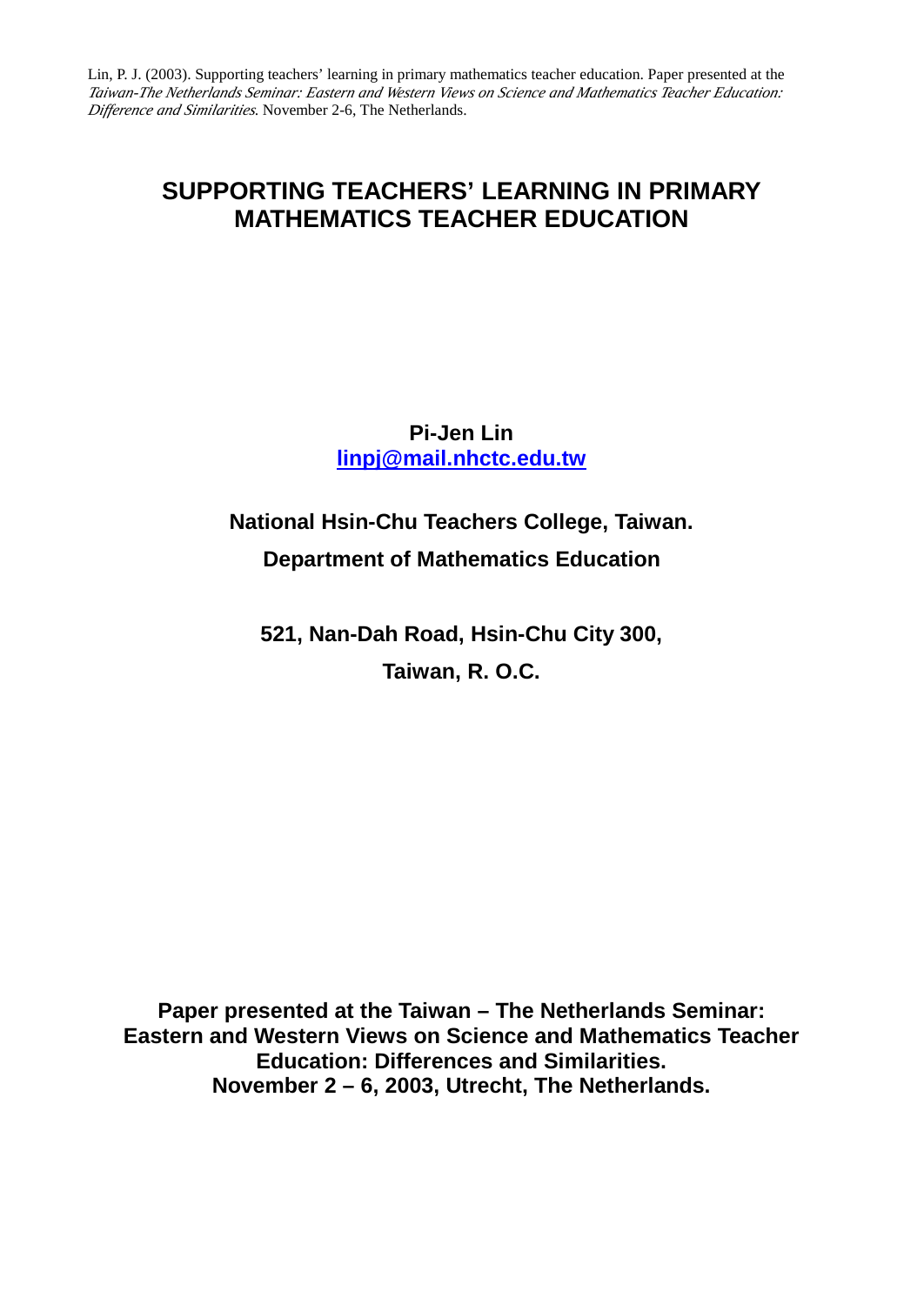# **Supporting Teachers' Learning in Primary Mathematics Teacher Education**

*Pi-Jen Lin National Hsin-Chu Teachers College, Taiwan. linpj@mail.nhctc.edu.tw*

#### **Abstract**

Taiwan's mathematics curriculum has been undergone three reforms in the last three decades. The implementation of the reforms into classroom increases the complexity of teaching. As a result, teachers are expected differently under the three reforms. Due to the roles teachers playing differently under the reforms, the approaches of teachers' development are designed in different. This paper begins with the expectations for teachers under the three reforms. It continues with a brief review of the studies on teacher professional development program that was designed to support teachers in implementing the standards into classroom. The second section is devoted to the theoretical framework of a teachers' development program I investigate in recent six years through two successive three-year research projects sponsored by National Science Council of Taiwan. The two projects have the same goals but with different supports for teachers, which are determined by the impact of the two recent reforms, 1993 version and 2001 version.

The theoretical framework of the program includes the goals and the supports for teachers. The goals referring to what teachers need in order to fit the needs of the reform. Three domains knowledge including mathematics content, pedagogy, and students' cognition, and reflection are considered as four outcomes to orient teachers to grow. The supports for teachers consist of six learning strategies and two learning contexts. The design of assessment tasks along with students' responses to the tasks, one of the needed supports for teachers investigated in the first three-year research project are reported here only. A cooperatively professional team consisting of the researcher and same-grade teachers in a school was set up as a learning context for supporting teachers in learning assessment integral to instruction. Besides, classrooms were the primary learning context. Within each learning context, social interaction, cognitive conflicts, and reflection are considered as three mechanisms resulting in teachers' knowledge growth of assessment and students' learning. The dimensions of teachers' professional development identified in the program and suggestions to research on teacher professional program are proposed at the end of the paper.

Key words: professional development, in-service teachers, curriculum reform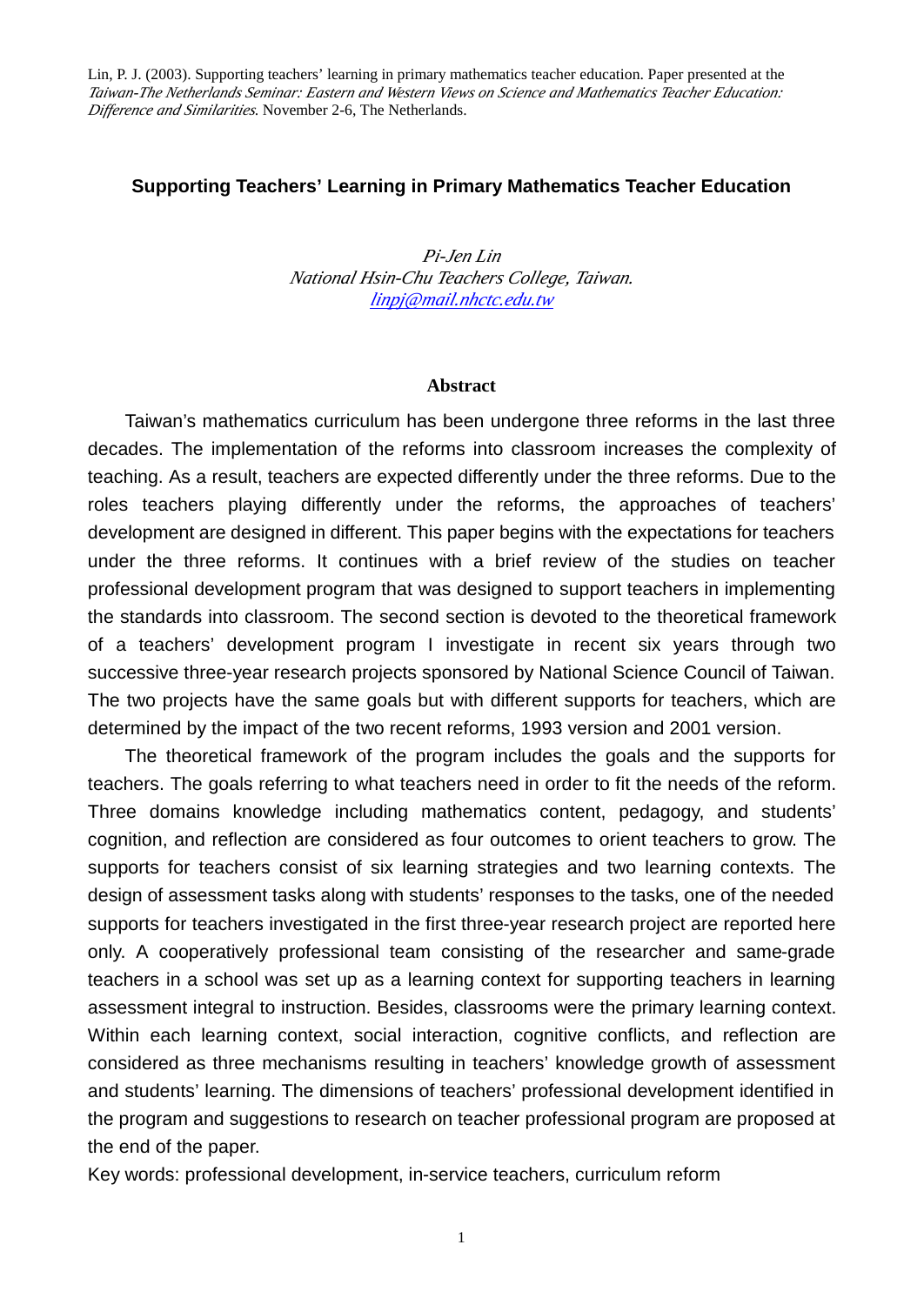# **Supporting Teachers' Learning in Primary Mathematics Teacher Education**

*Pi-Jen Lin National Hsin-Chu Teachers College, Taiwan, R. O. C. linpj@mail.nhctc.edu.tw*

#### **Introduction**

Reacting to societal pressures and drastic changes in the educational conditions of Taiwan, the curriculum standards issued by the Ministry of Education (1993) articulate a national vision of what constitutes reformed mathematics teaching and learning. The standards-oriented teaching has shifted its focus toward learner-centered away from teacher-centered. The implementation of the standards into classroom increases the complexity of mathematics teaching. As a result, reformed mathematics curriculum requires substantial new experience and needed supports on the part of teachers. In recent years, the growing body of research on teacher learning and change has provided insights into the kinds of learning that are likely to support significant shifts in mathematics teaching (Chung, 1998; Lin, 1999, 2003).

To implement curriculum into classroom practices, a school-based curriculum investigation approach supports teachers moving toward the vision espoused by the standards and promoting teachers' growth (Chung, 1999). In Taiwan, field-testing curriculum is commonly in one or two classes in each school that was invited to test the curricular materials. At the beginning of the field test, all 6 first-grade classes in one of the schools carried out the curricular draft. In the second year, all 6 second-grade classes and new first graders used the draft. This pattern was repeated as the year progressed. Offering the same grade teachers with didactical dialogues was a kernel part of enhancing teachers' knowledge growth. In sharing their experiences, the second-grade teachers with an additional year of experiencing the draft assisted the new first-grade teachers. The approach suggested that the degree of teachers' growth depends on the years they investigated the curricular draft. Curriculum investigation is one of the powerful approaches to help teachers move close to the focus espoused by the standards-oriented curriculum.

The author develops a series of studies on teacher professional development program that supports teachers learn to develop deep understandings of students' mathematical thinking as another approach of assisting teachers in implementing the tenet of the reformed curriculum into classrooms. The paper will give you a brief review of the theoretical framework of in-service teacher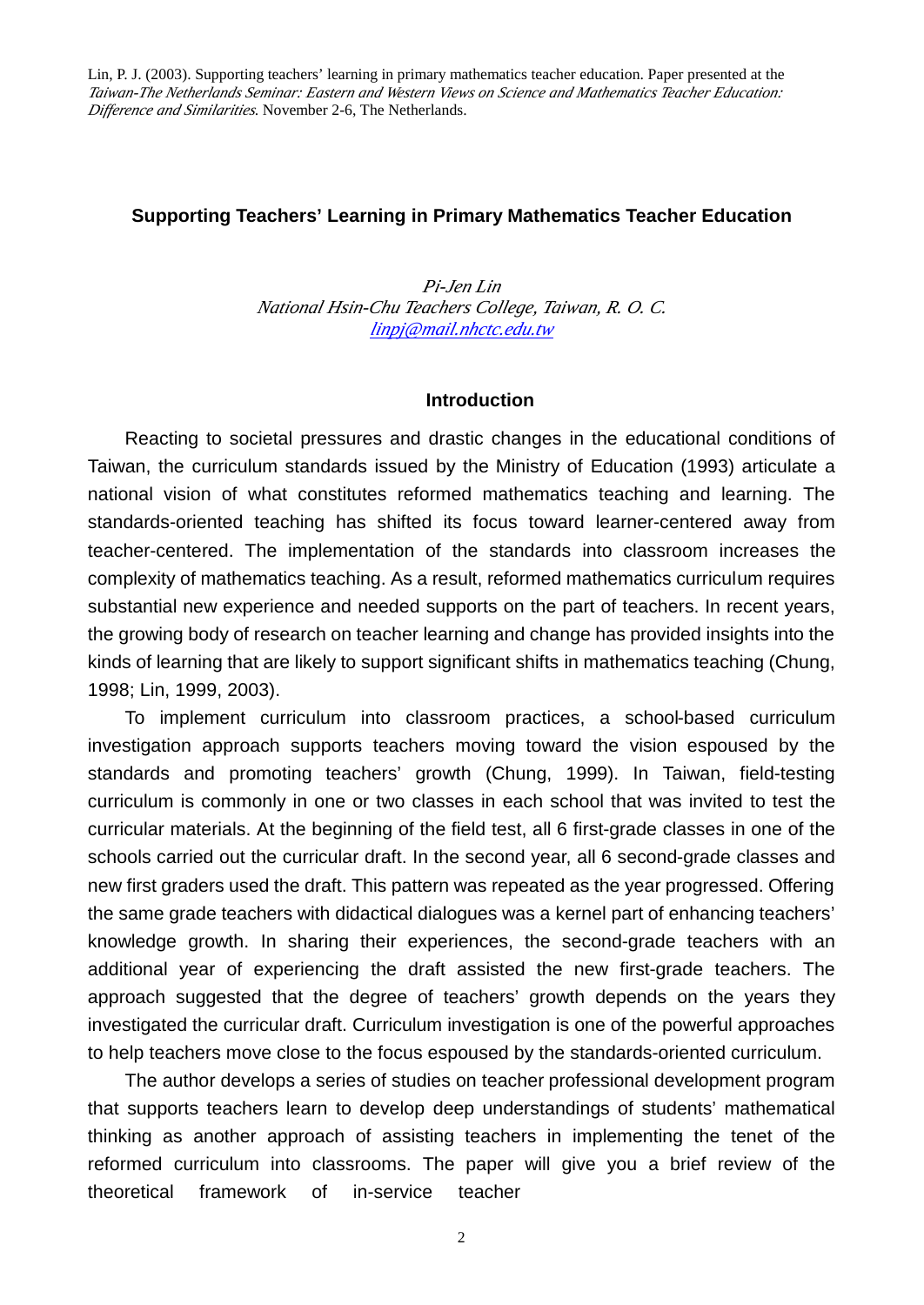professional program that was developed through two successive three-year research projects sponsored by National Science Council of Taiwan. The third year of the second research project is ongoing. These two research projects have the same goal but with different supports for teachers learn to teach which are determined by the impact of two current curriculum reforms. To help you understand the rationale of developing in-service teachers education program referred to the paper, I start with the expectation for teachers under three curriculum reforms of Taiwan in the last three decades.

# **Expectations for Teachers under Three Curriculum Reforms**

#### **Two former curriculum reforms: 1975 version and 1993 version**

Taiwan's mathematics curriculum has been undergone three reforms in the last three decades. These reforms include the Curriculum Standards for Elementary Mathematics (CSEM) issued in 1975, which was re-issued in 1993, implemented in 1996, and the Nine-Year School Curriculum (NYSC) issued in 1998 (MET, 1998), implemented in 2001, and reissued in 2003. The first three-year research project was designed to help teachers implementing curriculum of the 1996 version into classroom practices and the second three-year research project was for 2001 version.

The official unified mathematics textbook has been used by elementary schools all over Taiwan since the Ministry of Education of Taiwan issued the CSEM in 1975. The official unified textbook used for the nearly three preceding decades has been replaced by the "approved textbook" and approved by review committees from the Ministry of Education since 1996. Traditionally, most teachers began teaching with the textbook and teacher's guide from the beginning of each semester, following it lesson by lesson. Their focus was helping students pass one examination after another and, as a result, teachers seldom took the educational needs of individual students into account. Using the official unified textbook left teachers unable to design and develop curriculum.

The philosophy underpinning the 1993 version of the mathematics curriculum reflects that knowledge should be constructed actively rather than passively. As such, mathematics classrooms are expected to become as mathematical communities away from classroom as simply a collection of individuals. For teachers, they needed to face a complete paradigm shift.

# **Current curriculum reform: 2001 version**

Some of the basic educational problems in Taiwan throughout the last 50 years include educational rigidity and idleness, gap between school and society, educational inequality, excessive focus on examinations, lack of versatility in teacher education, and inefficiency in utilizing educational resources.

Due to these persisting problems, the government desperately needs to reform its educational system. As a step in this process, teachers need to face another curricular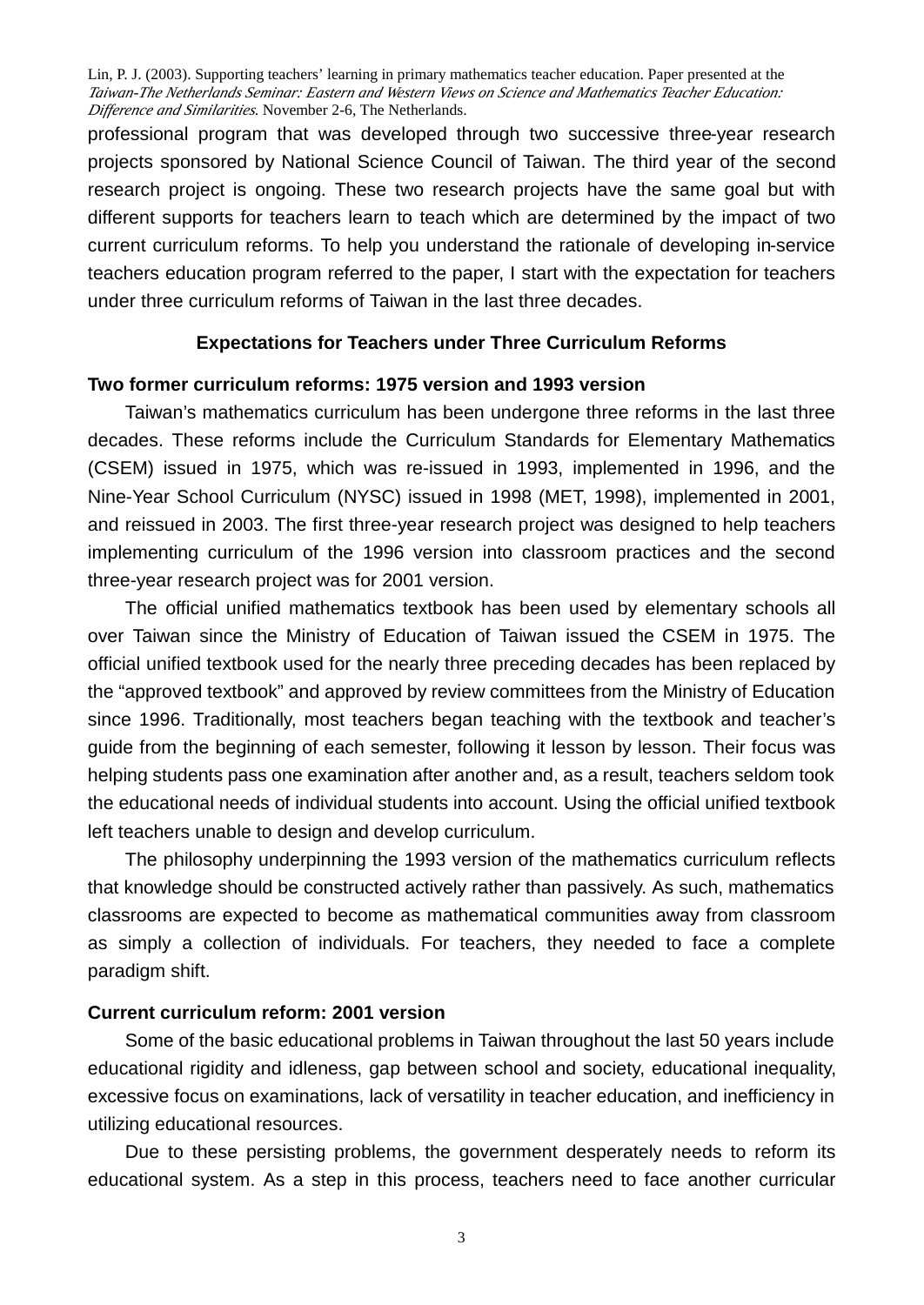reform only five years after the previous reform in 1996. The curriculum NYSC in 2001, one of the largest educational reforms up to date, accentuates on three major areas: stressing basic ability as opposed to subject knowledge, integration of learning fields, and designing of school based curriculum. The framework of the 2001 version is stated as the indicators of competency at each level band instead of mathematics contents to be learned. What mathematics contents choose to learn at each level band becomes as a critical issue among the curricular designers and classroom teachers. In decades past, teachers lacked active exploration and professional dialogues because school meetings were the affairs of administration.

Under the NYSC, one new expectation placed on primary school teachers shifts toward designer of school-based curriculum away from executioner of the official unified textbook. To effectively deal with the school-based curriculum design, teachers must rethink the content of curriculum, its organization, and the basic instructional approach to improve students' mathematics power. Traditionally, the teacher has played a passive role in this process. Speakers in workshops usually offered theoretically oriented teaching material and teaching demonstrations that, unfortunately, did not fully address the needs of day-to-day teaching practice. As a result, teachers often did not benefit from what these workshops and institutes intended to provide. Moreover, teachers' participation in workshops tended to serve the purpose of gaining credits for attending rather than truly reinforcing professional growth.

If the implementation of the NYSC is to be effective, the meaning and means of professional development should not be restricted to such narrow conceptualization. Activities for professional development must be more than workshops or institutes. Instead, teachers must be given to learn to transform their thinking into actions and, in turn, reflect on these actions.

#### **Theoretical Framework in the Reported Teacher Professional Program**

The goals of the reported teacher education program include 1) enhancing the rethinking of mathematics teaching in classrooms; 2) fostering teachers' awareness of children's learning; 3) supporting teachers as they begin to put into practice their new vision of a learner-centered approach to teaching mathematics; and 4) improving teachers' reflective ability. Social constructivism dealing with the construction of knowledge through interactions between humans and social worlds is drawn on as the basis for the professional program. Thus, within the two three-year research projects, a collaborative school-based professional team consisting of the researcher and primary school teachers from a school was set up for providing teachers with professional dialogues based on classroom practices. Reflection, social interaction, and cognitive conflict are considered as three mechanisms of enhancing teachers' knowledge growth. Mathematics classrooms and school-based professional team are two social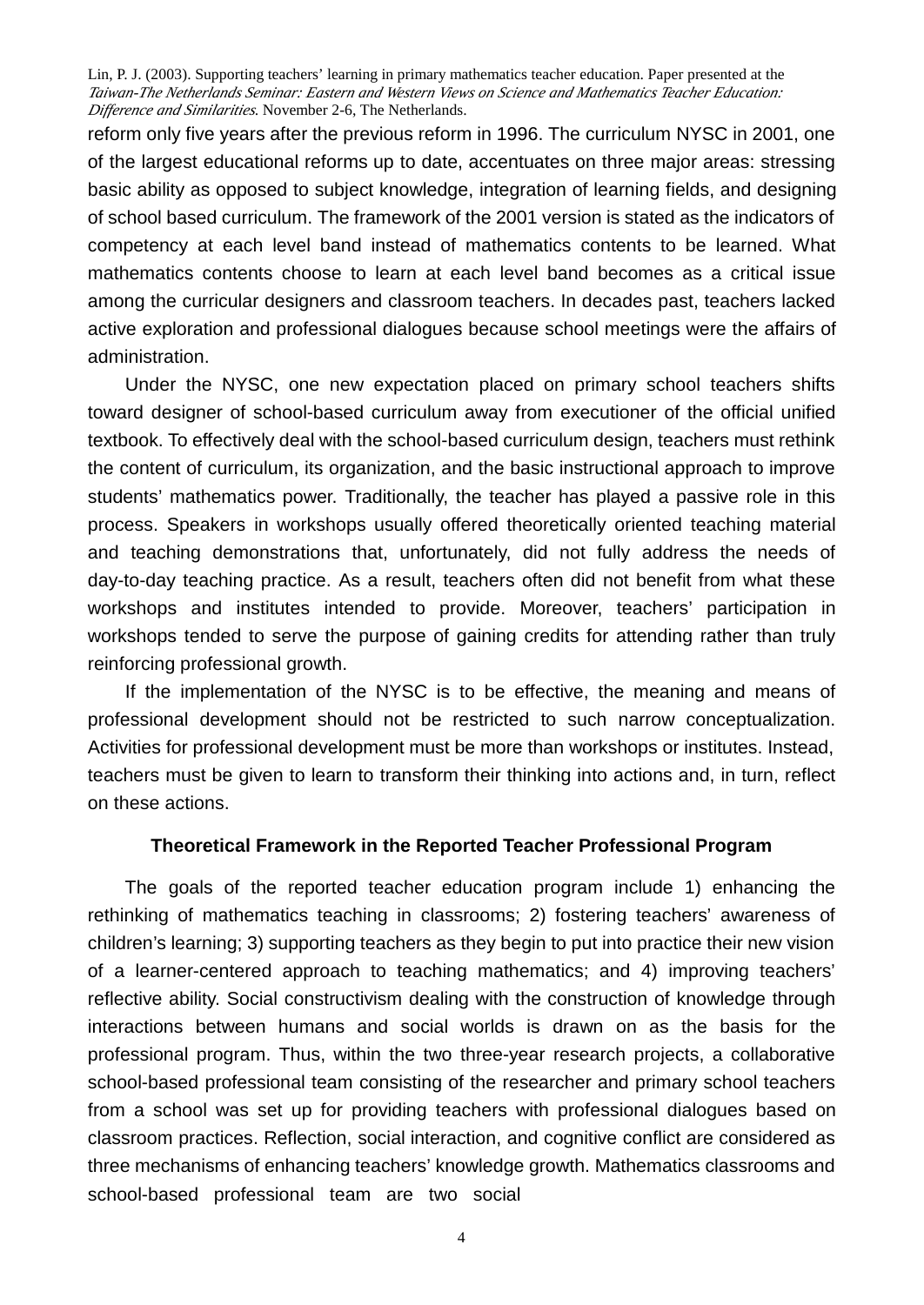contexts for teachers supporting mutually in the teacher education program.

# *The goals of the teacher education program*

The theoretical framework of the research on developing a teacher education program consists of learning goals, learning strategies, and learning context. The interventions of the program are given in Figure 1.

Figure 1 shows that learning goals refer to increase teachers' knowledge of mathematics content, pedagogical content knowledge, and learners' cognitions in mathematics. Critical reflection is also considered as a goal to be learned in the program. Teachers' classroom behaviors are derived at least from the interaction among these three knowledge domains (Fennema & Franke, 1992). Moreover, Figure 1 reveals the area of each knowledge domain unequally at each grade level. At the primary level, learners' cognitions including knowing how students think and learn in specific mathematics contents is heavily drawn attention by school teachers involved in the program. On the contrary, the teachers at upper grade level drew more attentions to mathematics contents than those at lower grade level. The complexity of mathematics contents increased by grade level makes it more difficult for primary school teachers.



Figure 1 Theoretical Framework of a Teacher Professional Program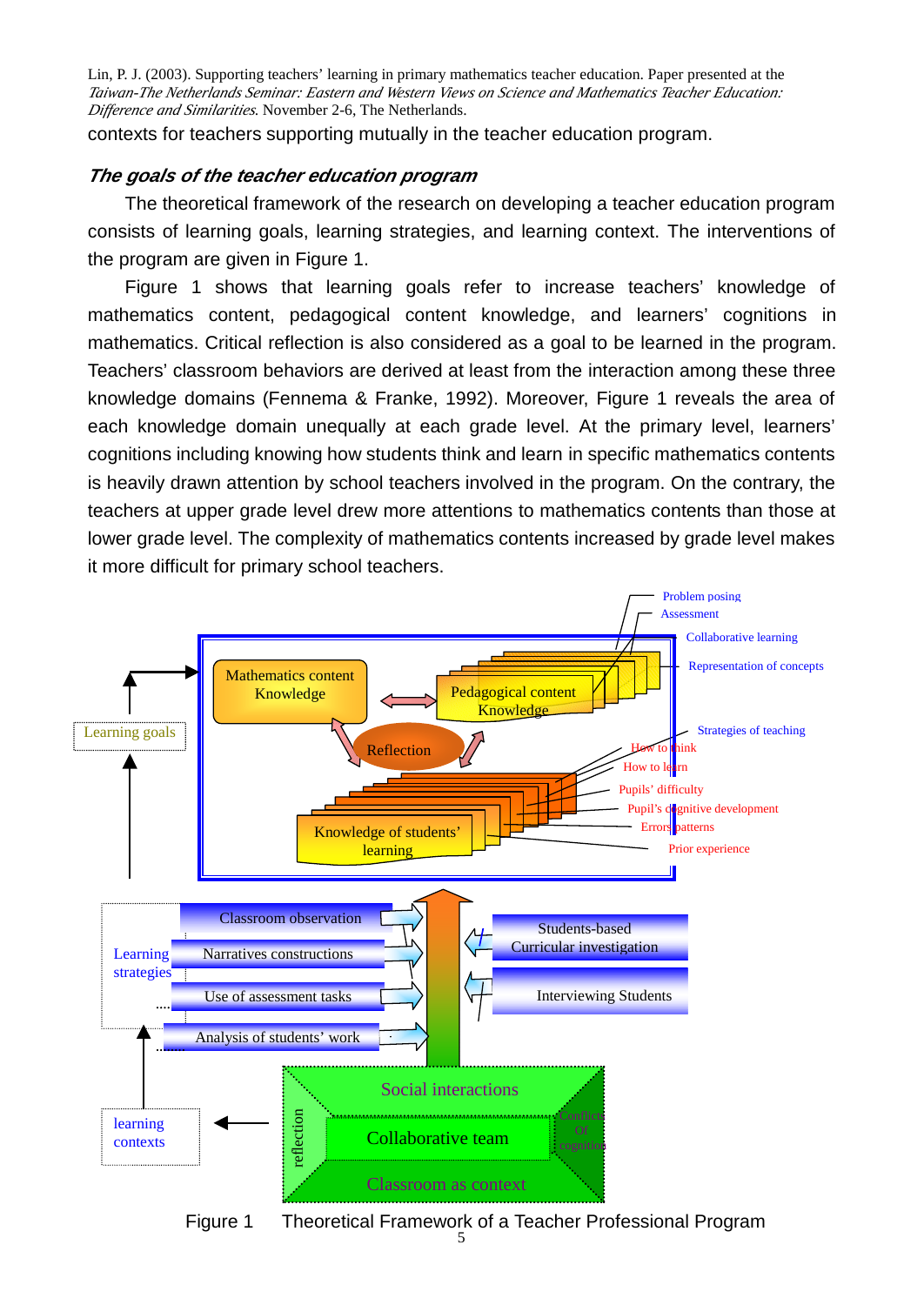#### **Supports for teachers learn to teach**

Six tasks were explored in the two three-year research projects as the supports of enhancing teachers' professional development. The six learning tasks for supporting teachers learn to teach include students-focused classroom observation, cases construction, assessment tasks along with analyzing students' responses to the tasks, students-based curricular investigation, and interviewing students. The engagement of each learning task has been published in a book (Lin, 2001). The investigation and the effect of each task were not reported here. Instead, you will be given an overview on how teachers used assessment tasks along with students' responses to the tasks to develop their understanding of students' learning.

#### **Assessment tasks along with analysis of students' responses to the tasks**

The assessment practice in mathematics classroom was designed to assist teachers in implementing the spirit of assessment standards into classroom practice (MET, 1998). Its aim was to assist teachers to explore their understandings about how students develop their understanding of mathematics, and how this can be supported through the program. Teachers were encouraged to use students' journal as a tool of gathering students' thinking processes, learning strategies, and mathematical understanding. The reasons of assessment tasks referred to in the study as the prompts of students'journal included that 1) journal writing is likely to bring to light thoughts and understanding that typical classroom interactions or tests do not elucidate (Norwood & Carter, 1996); 2) we want to establish a better means of communication among students, parents, and teachers about the kind of mathematics learning taking place in classrooms; 3) we are looking for a better way to assess the entire learning process of each individual by writing about mathematics.

In generating mathematical tasks, the concerns include that: 1) supports a method of assessment that allows students to demonstrate their strengths rather than weaknesses; 2) stimulates students to make connections for mathematical ideas; 3) promotes problem formulation, communication about mathematics, justification of one's argumentation; 4) poses good tasks that do not separate mathematical thinking from mathematical concepts; 5) generates the assessment lesson-lesson tasks for inspecting what and how students learned from today's lesson. To generate the high quality of the tasks in a limited time and to answer high quality of tasks, the assessment tasks in each student's journal including one or two items were allowed. Thus, the tasks designed by the participant teachers and their analyses of students' responses to the tasks become as the major elements of the assessment portfolio.

The teachers had little knowledge of assessment integral to instruction, so that classroom observation was used as a means of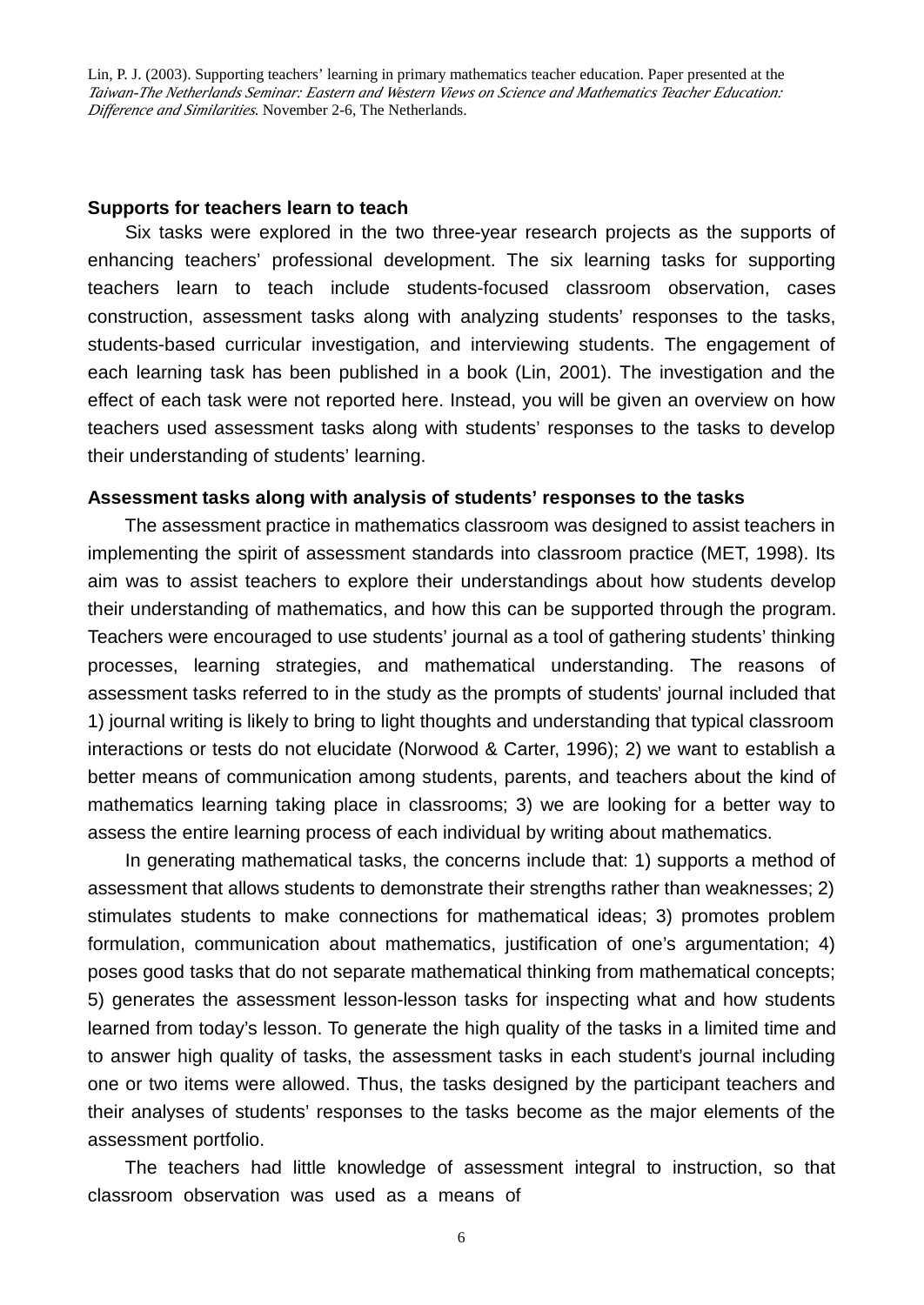increasing teachers' awareness of generating assessment tasks in which were initiated from the lesson observed by the teachers. Routine weekly meeting provided the opportunities with sharing creative tasks each other and helping them to rethink how well the tasks for gathering information of students' in-depth understanding. The teachers observed one or two other teachers' teaching routinely on Monday morning every three weeks and had a meeting lasting for three hours immediately after the teaching. The lessons of all teachers participated in the study were scheduled to be observed in turn. The instructor was asked to reflect on her own teaching and the rest of the teachers were invited to articulate what they had observed.

At the very beginning of the study, I encouraged them to create at least a task each week integral to their teaching. They required bring their students' responses to the tasks for others to analyze in weekly meetings. The use of tasks was to promote students' understanding rather than just for the work, therefore the following questions were supplied to nudge teachers to rethink: What do you expect to learn about your students from this task? Are you satisfied with your students' performance on the task? Did you really gain what you want to gather from the task? Besides, each teacher needed to report in public in the meeting what they learned from the tasks and what information they gathered from students' responses to the tasks. Data for this study was gathered through classroom observation, assessment tasks, and teachers' analyses of students' responses to the tasks throughout the entire two years. The weekly meetings were audio-recorded and then were transcribed literally. Tasks and students' responses to the tasks were copied as major data collected in the study. Working together on each assessment task for teachers was designed to expand their knowledge. The assessment task enabled teachers to make immediately instructional remediation for next day lesson was conducted in Yo's lesson involving in the meaning of angle, as an example of the effect of assessment tasks on teachers' recognition of students' learning.

The task Yo-Yo generated was to examine students' understanding of the angle in which they engaged in the day before lesson.

| <b>Task: Chinese version</b>        |  | <b>Task: English version</b>                           |                                     |
|-------------------------------------|--|--------------------------------------------------------|-------------------------------------|
| 1.少立上课时, 董了一個旋轉角, 並畫了二個旋轉方向的記號, 他   |  | Linda drew a rotated angle with A and B as directions. |                                     |
| 個轉的角度比較大,請您告訴他,並說明理由。               |  | She cannot tell which angle is larger, as the Figure.  |                                     |
| (Mei, 04/21/2001)                   |  | Please help her to solve it with your explanation.     |                                     |
| 那一個旋轉角度比較大? 一樣大                     |  | 那一個旋轉角度比較大? 7                                          | 那一個旋轉角度比較大?乙比較大                     |
|                                     |  |                                                        | 理由是 图高野国庙小                          |
| Student's response: English version |  | <b>Student's response: English</b>                     | Student's response: English version |
| They have the same size. Because    |  | version                                                | The angle B is larger than A.       |
| both angle A and B started at the   |  | The angle B is larger than A, since                    | Because the width of angle B is     |
| same line and ended with the same   |  | the distance between the vertex to                     | longer than A, so that B is larger  |
| line.                               |  | angle A is farther than to angle B.                    | lthan A.                            |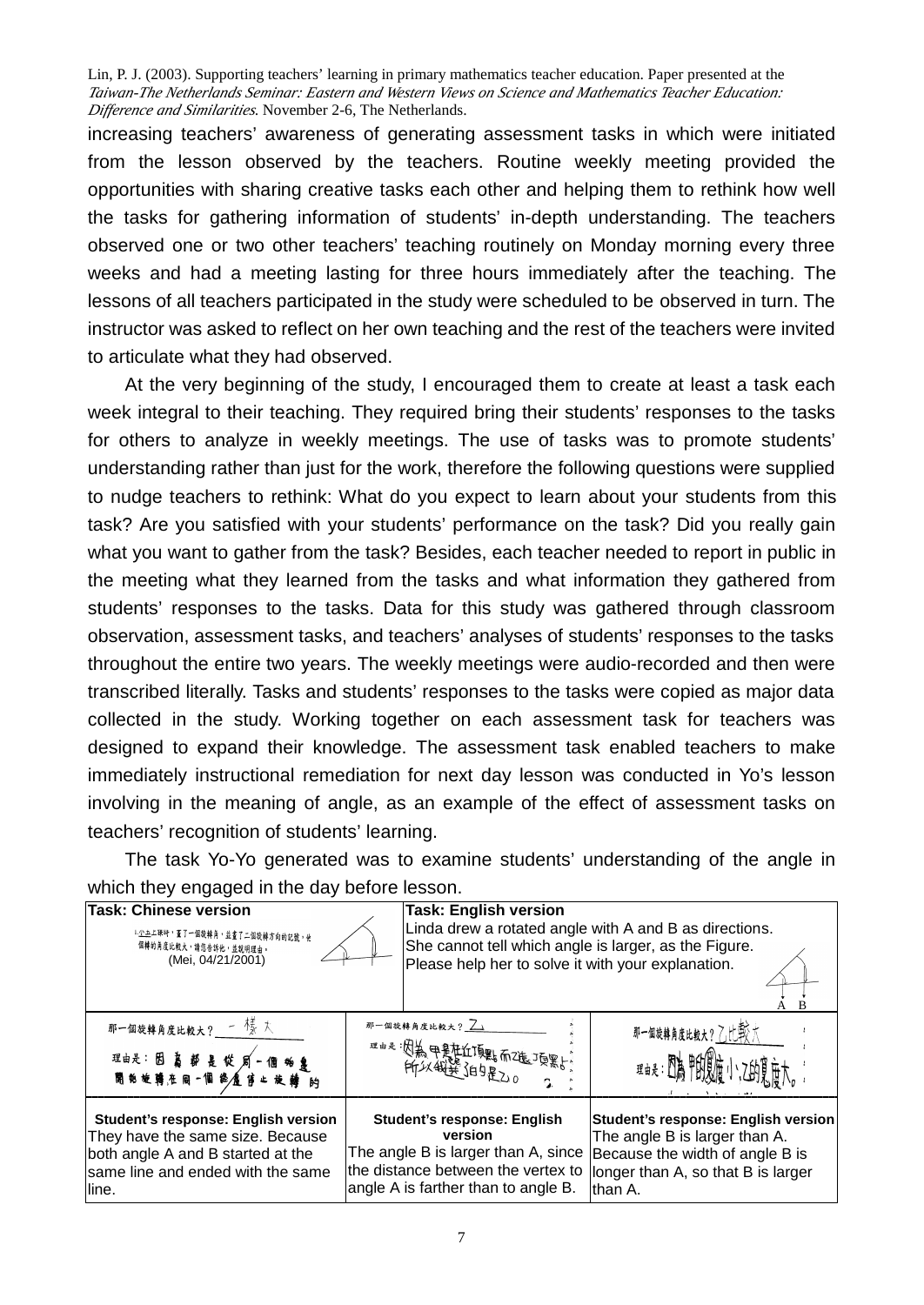Figure 1: Dai-Jing's Writing Figure 2: Wen's Writing Figure 3: Yi-Jer's Writing

After grading students' journal writings, the teacher, Yo-Yo, perceived that there were eight students with misconception of the meaning of an angle. According to the answers students responded to the task, the instructor understood that students misunderstood the size of angle either as the distance between the vertex to the mark at the angle, as shown Wen's explanation in Figure 2 or as the width between two sides of an angle, as Yi-Jer's writing in Figure 3. As a result, they identified the task with incorrect answer that angle B is larger than angle A. Relying on students' responses; Yo-Yo perceived that there is a need to help students correct their misconception with identifying an angle in next day lesson.

As playing in the VCD, at the very beginning of the next day lesson, the instructor asked Yi-Jer and Su-Ting came to the front of the classroom to explain their wrong answer. Yi-Jer said: "The width between two sides of the angle A was longer than that of the angle B". Soon after his explanation, the class made a noise, even in front of the observers. "How come?" "Impossible." were voices of what they shouted from their seats. The instructor followed: "Why did you disagree with Yi-Jer's thought?". At this time, many hands were waving and Dai-Jing was pointed by the teacher to explain for Yi-Jer. Dai-Jing said: "Both A and B started at the same line and ended at the same line." described as in Figure 1. Furthermore, Yo-Yo asked Dai-Jing to demonstrate what she means by "starting at the same line and ending at the same line". Dai-Jing exhibited an angle with moving a stick from a starting line to an ending line on the blackboard. The discussion among students interacting with the teacher is going.

The result indicates that the task dealing with students' misconception seems to be likely to enable teachers to make immediately remediation for the misconceptions. Thus, correcting students' misconceptions became a common work for the teachers at the very beginning of each lesson. Bedsides, the problem-posing tasks served to be an assessment tool and offering the information of students' cognitive levels (Lin, 2003). The task displaying various solutions that students resolved for a problem in the latest lesson helped teachers examine the individual understanding to one another's' methods. The classroom discourse on mathematical ideas became a major resource of conducting such kind of assessment task. As a result, this contributed the teachers to optimizing the quality of assessment and instruction, and thereby optimized the learning of the students.

The study suggests that designing tasks along with analyzing students' responses to the task was an effective way of enhancing teachers' knowledge of students' learning, because it provided the teachers with the opportunities to share insights of students' learning when they discussed students' responses to the tasks. The finding is consistent with the previous research on assessment integral to instruction (Chambers, 1993; Heuvel-Panhuizen, 1996). However, the assessment tasks integral to instruction referred to in the study were characterized by the tasks conducted by the researcher collaborating with same grade classroom teachers. Most of the tasks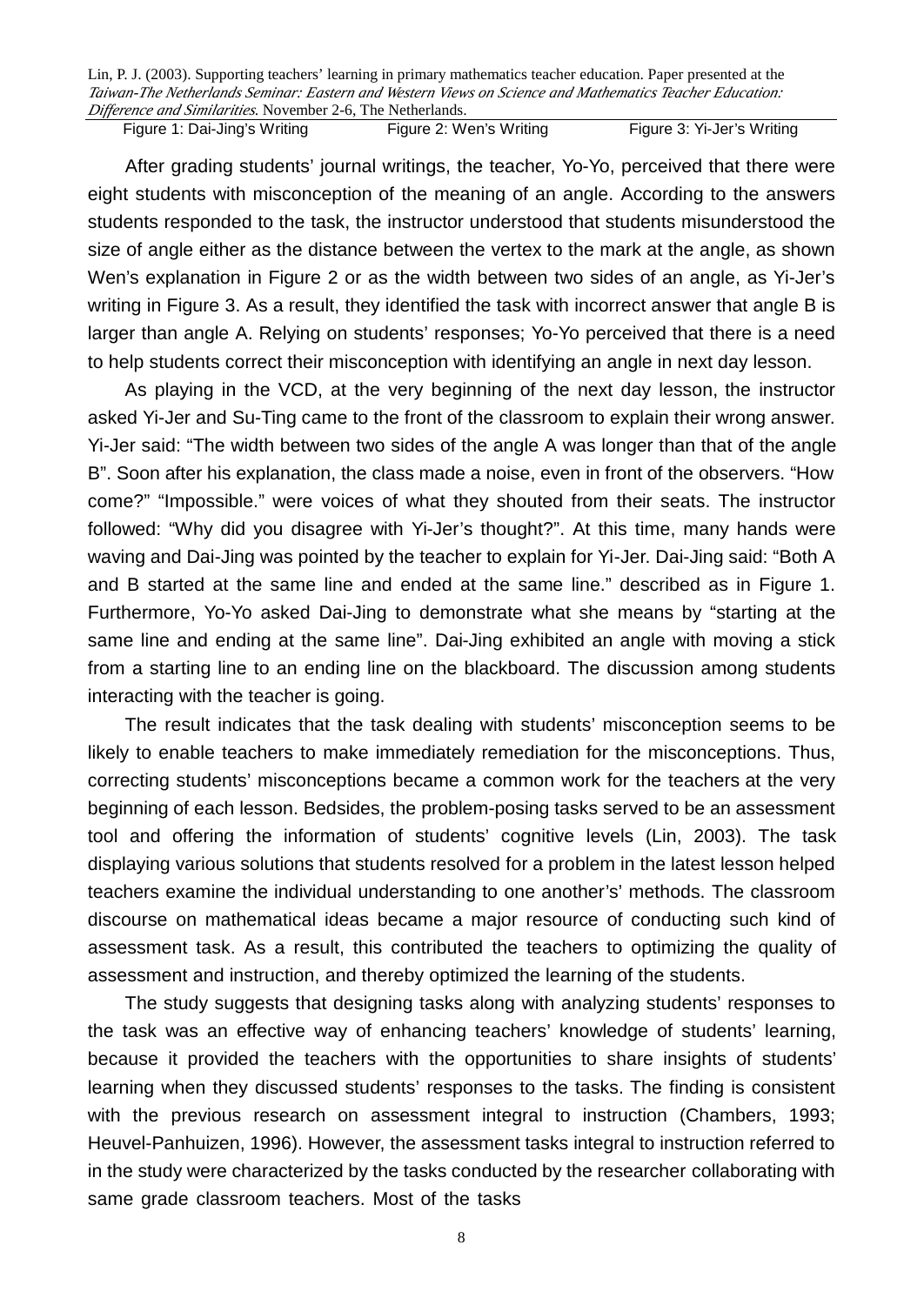for assessing students' learning referred to in previous studies are either designed by researchers only, or the assessment is merely a test at the end of instruction (kamii & Lewis, 1996). Comparing to assessment tasks developed by individual, sharing multiple perspectives of appreciating the value of each task in a school-based assessment team was more likely to enrich the purposes of task and broaden the varieties of task. Therefore, the tasks designed in the study provide more opportunities for students to clarify and extend their understanding and for teachers to gain knowledge of students' thought informing their instructional decision-making.

# **Learning contexts**

# *(1) Collaboratively professional team*

The research on teacher education was based on providing teachers with the opportunities for dialogue on critical pedagogical issues related to the mandated curriculum. The professionally collaborative team was set up to discuss the situations that occurred in a particular teacher's classroom and to compare them to others. Regular weekly meetings become as regular participation for the teachers in the program. The team creates an environment for teachers' learning in which, through professional dialogues, teachers could communicate what they were learning in their own classrooms to their colleagues.

The collaboratively professional team consists of the researcher and same grade teachers in a school. The researcher plays different roles to facilitate, probe, give feedback to teachers. The classroom teachers are expected to a practitioner of implementing curriculum into classroom. Regular weekly meetings of each year research are arranged for discussing the learning tasks and the concerns addressed from classroom observations. The result indicates that the professional team improves the quality of each learning task (Lin, 2001). The use of assessment tasks described previously was the evidence.

# *(2) Classrooms*

In Taiwan, each teacher teaches a class for a two-yea cycle. Same grade classrooms were the primary contexts for these teachers to frame problems, analyze situations, and argue the advantages and disadvantages of various ways of teaching. There were two reasons for selecting teachers from the same grade to participate in the program. The first reason was that the teachers, teaching the same mathematics topics, confronted similar pedagogical problems. Similar mathematical content lent itself readily as a focal point when the teachers met together after observing each other's lessons to address issues and solve pedagogical problems. Secondly, similar pedagogical issues addressed in the regular meetings drew attention and concern from each teacher, leading to in-depth discussions. The first- to third- grade classrooms are the primary setting corresponding to the first to the third year of the program. The result indicates that such same grade teachers' involvements

<sup>9</sup>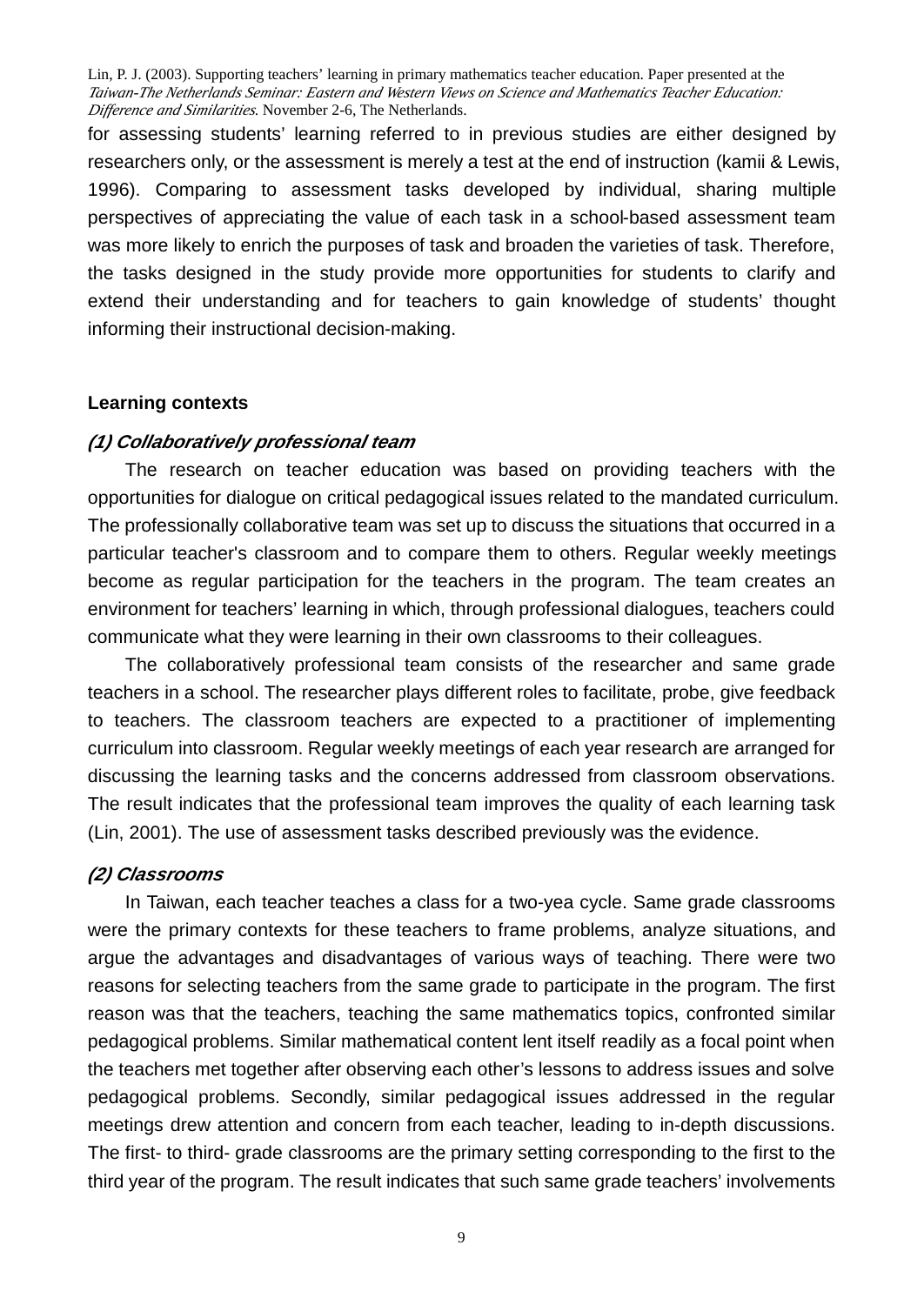make them examine classroom discourse or analyze students' work deeply. The more effects of classroom observation on teachers' pedagogical content knowledge have been described in Lin's book (Lin, 2001).

# **Dimensions of Teachers' Professional Development**

The teacher professional program reported in the paper shows us the dimensions of teachers' professional development. What it means by teachers enhancing their professional development is that teachers increased three-domain knowledge, grew their self-awareness, changing school cultures, transferring and disseminating research result into other mathematics communities.

 The result shows that teachers improved their self-awareness referring to make sense of mathematics teaching and gain their conceptions of learning. The change of teachers' beliefs and knowledge was inspired by the learning tasks. Beliefs are assumed to be amenable to change over time as a result of some processes, although the process of change is often not specified. The processes referred to in the teacher professional program including learning tasks and social learning contexts make teachers change on their beliefs of teaching and learning mathematics, and then develop their three domains knowledge and their reflection on practices.

This research suggests that the investigation of research on school-based teachers' professional development can not be isolated from school context. The teachers involved in the research were interacted closely with their same-grade and other colleagues, administrators, and parents of the school students. The teachers had the opportunity to bring the new ideas of teaching and learning to their colleagues, and then make the school cultures change. Besides, teachers are able to transfer and generalize their knowledge and ability into other learning communities.

# **Suggestions for Research on Primary Teachers Education Program**

I would make suggestions on the methodology of the research on teacher professional development program. First, the process of learning to teach for teachers should be taken as a whole instead of away from social contexts. Second, teachers learning to teach cannot be achieved alone, rather, collaboratively with their colleagues. (3) Teachers' learning to teach successfully occurred in a realistic classroom practices. (4) Theoretical reflection becomes a process of teachers learning to teach.

The first two components refer to the close relationship between teachers' professional development and school organizational development. The learning theory for teachers I proposed underlines the importance of school organizational development. To help teachers implementing the curriculum reforms into classroom, it is necessary to change the contexts where teachers act. To make this success, teacher education program becomes a permanent process, integrated in the teaching life of teachers and school. In terms of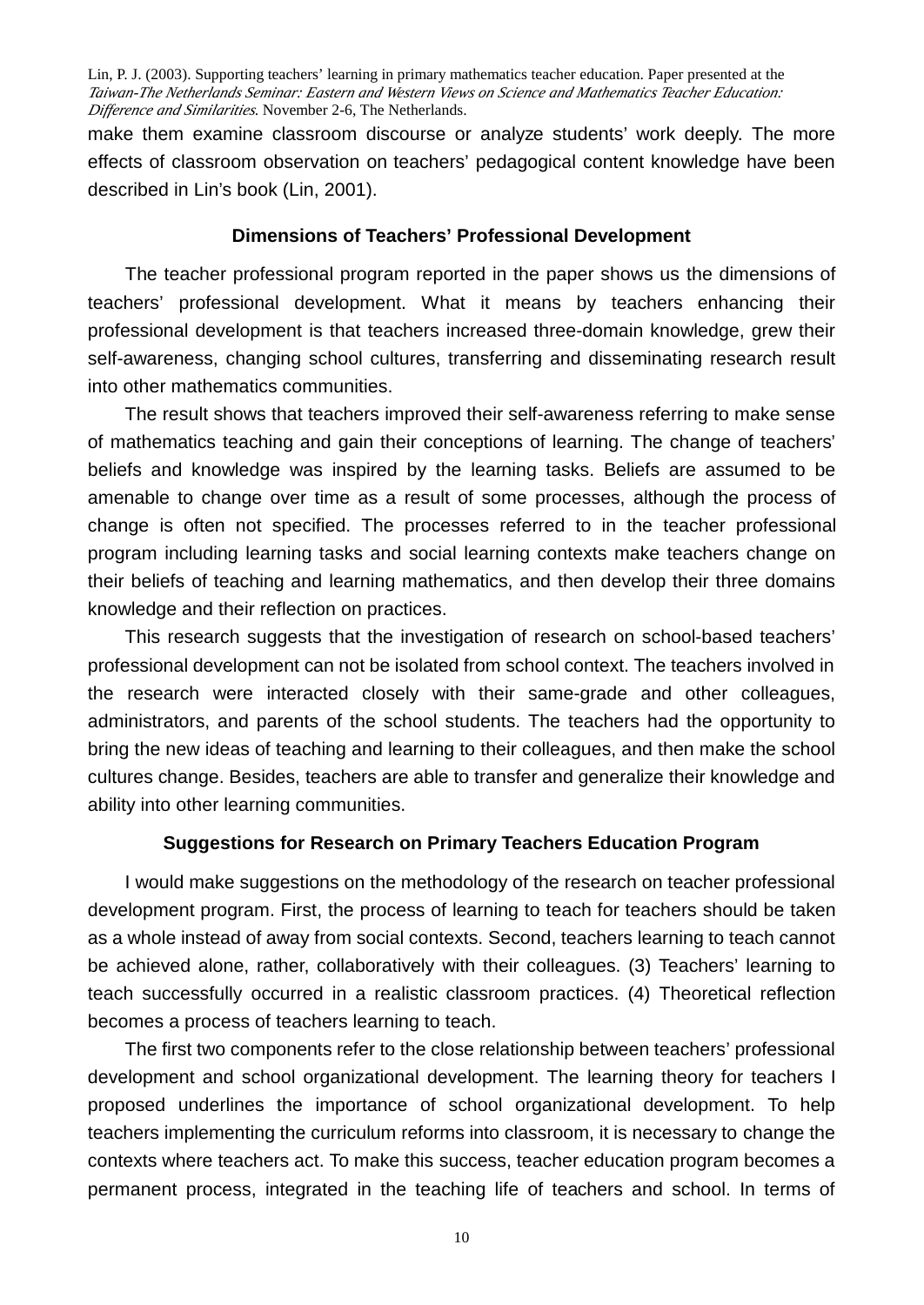authentic contexts of learning, classroom is a natural setting of teachers' learning to teach. On the basis of observation, the result indicates that it is impossible to enhance teachers' knowledge of students' learning unless the professional program provides the illustration of students' mathematics learning by analyzing teaching practices as it occurs in the classroom. The classroom observations provide the teachers to see what and how teachers interacted with students in the classroom without intimidating the students or imagining what the situation looks like and without removing the complications of a live teaching. Finally, the theoretical reflection as a process of learning to teach demonstrates how the theory helps teachers understand the practice. However, if the reflection without theory supports, it could not function in enhancing teachers' professional development. The reflection is oriented by the theoretical framework of the research. Therefore, the meaning of theoretical reflection is beyond either reflection or theory alone, reflection either as a catalyst or as a precondition for the process of constructing meaning and knowledge, such as learning from one's own observations and analysis.

# **References**

- Chambers, D. (1993). Integrating assessment and instruction. In N. L.Webb (Ed.) *Assessment in the mathematics classroom* (pp.17-25). NCTM Yearbook.
- Chung (1999). A school-based teacher improvement model in the mathematics curriculum revolution. *Proceedings of the 1999 International Congress on Mathematics Teacher Education, Vol. 2* (pp.108-117). Taiwan: Taipei.
- Cobb, P., Boufi, A. McClain, K., & Whitenack, J. (1997). Reflective discourse and collective reflection. *Journal for Research in Mathematics Education*, *28*(3), 258-277.
- Fennema, E. & Franke, M. U. (1992). Teachers' knowledge and its impact. In D.A. Grouws (Ed.). *Handbook of research on mathematics teaching and learning*, 147-164. NY: Macmillan.
- Heuvel-Panhuizen, M. (1996). *Assessment and realistic mathematics education*. Utrecht: CD-â Press.
- Kamii, C. & Lewis, B. A. (1996). Achievement tests in primary mathematics: Perpetuating lower-order thinking. In D. V. Lambdin, P. E. Kehle, & R. V. Preston (Eds.). *Emphasis on assessment readings from NCTM's school-Based journals* (pp.27-32). Reston, Va: Author.
- Lin, P. J. (1999). Processes supporting teacher change within a school-based professional development program. *Proceedings of the National Science Council*-*Part D: Mathematics, Science, and Technology Education*, **9**(3), 99-108.
- Lin, P. J. (2001). Enhancing teachers' knowledge of students' learning: An approach of theory integral to practices (In Chinese). Taiwan: Taipei.
- Lin, P. J. (2002). On enhancing teachers' knowledge by constructing cases in classrooms. *Journal of Mathematics Teacher Education*. Vol. 5, Issue 4. 317-349.
- Lin, P. J. (2003). Enhancing teachers' understanding of students' learning by using